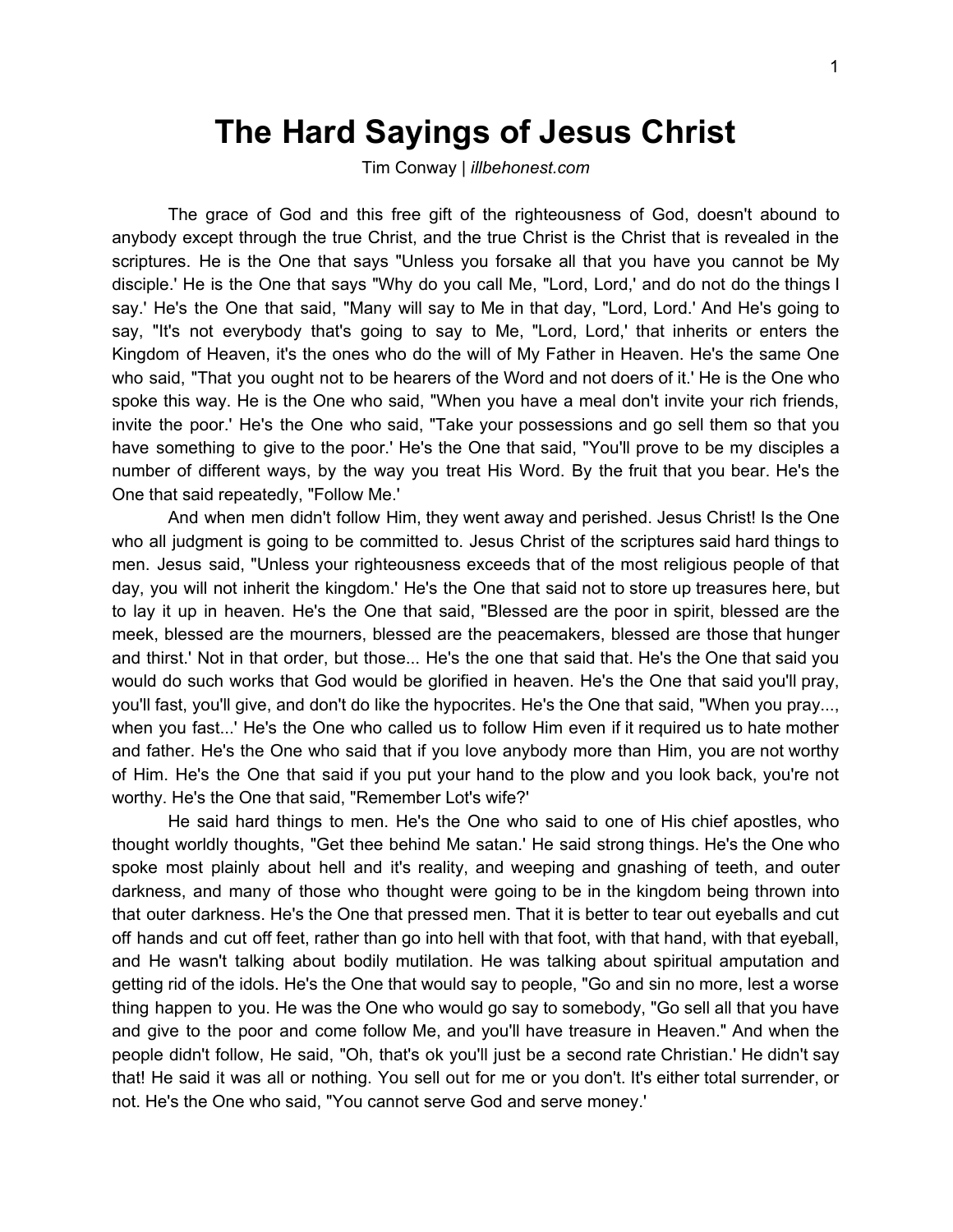This is the Christ of the Scriptures. He didn't play games with anybody. He laid it on the line. He always said, "You need to count the cost.' It's free, but it will cost..., it will take everything. He's the One that said, "Strive to enter in." He's the One that said, "The Kingdom of Heaven is taken by force, by violence." He's the One that said, "Strive to enter in because many will seek to get therein,' and they'll not be able. He's the One that said that on judgment day, if you did not give your life to feeding, and clothing, and giving to drink, and serving the needy, you will be told to depart, and you'll be on the left hand. He's the One that told men to follow Him, and no matter the cost.

He's the One that said that you need to love Him more than you love your own life. And if you love your own life more than Him, then you are not worthy of Him. He's the One that said, "Better to die, better to lay down your life, better to give it all, and have Him. He's the One that told the parables. He's the One that warned. He's the One that said, here is a man, he went and sold all that he had, that he can have this treasure who is Christ. He went and sold all that he can have this pearl of great price. To have Christ.

He told about people who would gladly receive, but not be able to endure suffering and persecution and fall away. He warned about those who would become so twisted up with cares of this world, that they would become fruitless. He warned about those who were fruitless, that they were like trees ready to be chopped down and thrown into the fire, or vines. He said abide in Him.

He was not, as C.S. Lewis said, "He was not a tame lion.' He came, the Lion of the tribe Judah. And when he walked among men, He said, "Learn of Me, I am meek and lowly.' And at the same time He spoke with such boldness, and power, and lion likeness, and He didn't mince His words. And this is the Christ. This is the One! This is the One, there is no other! You can, listen, you can call Him Christ, but if you make Him out to be less than what I just described. He is not the Christ of the scriptures, he is another man, he is a figment of your imagination, and he does not save.

Oh brethren! Folks, ladies, gentlemen, friends, visitors. This is a salvation that is without comprehension. It is not to be compared. This is a salvation that Jesus offers, whereby He comes in and He forgives all your sin. Not just a little bit of it, all of it. And He doesn't just forgive the things that you just accidentally did and didn't realize you did, like with the old testament. You remember how it was, as long as the sin was not something that you did high-handedly. As long as it was something unintentional, that you found out about it later, that there was a sacrifice for it. He forgives those things that you did in the most high-handed, rebellious fashion.

And He doesn't just forgive what you've already done, He forgives what you're going to do tomorrow, and the rest of your life. All of it, all of your sin, it says, "As far as the east is from the west.' The time you can measure how far the east is away from the west, that you can measure how far He puts all you sin away. Not just some of it. This is no Catholicism here, where it's just past and now you gotta make penance and do all your stuff for the future. They can have that, that is not the salvation of the Bible.

Jesus Christ offers you full atonement. Full atonement, can it be? Yes! It is, for all your sin, for everything. You say, "What if I've murdered?' Heaven has murderers. "What if I've raped, what if I've committed all sorts of horrible sexual things, what if I've had bitterness and covetousness, what about sexual immorality and all sorts of impurity, and what if I was a thief,